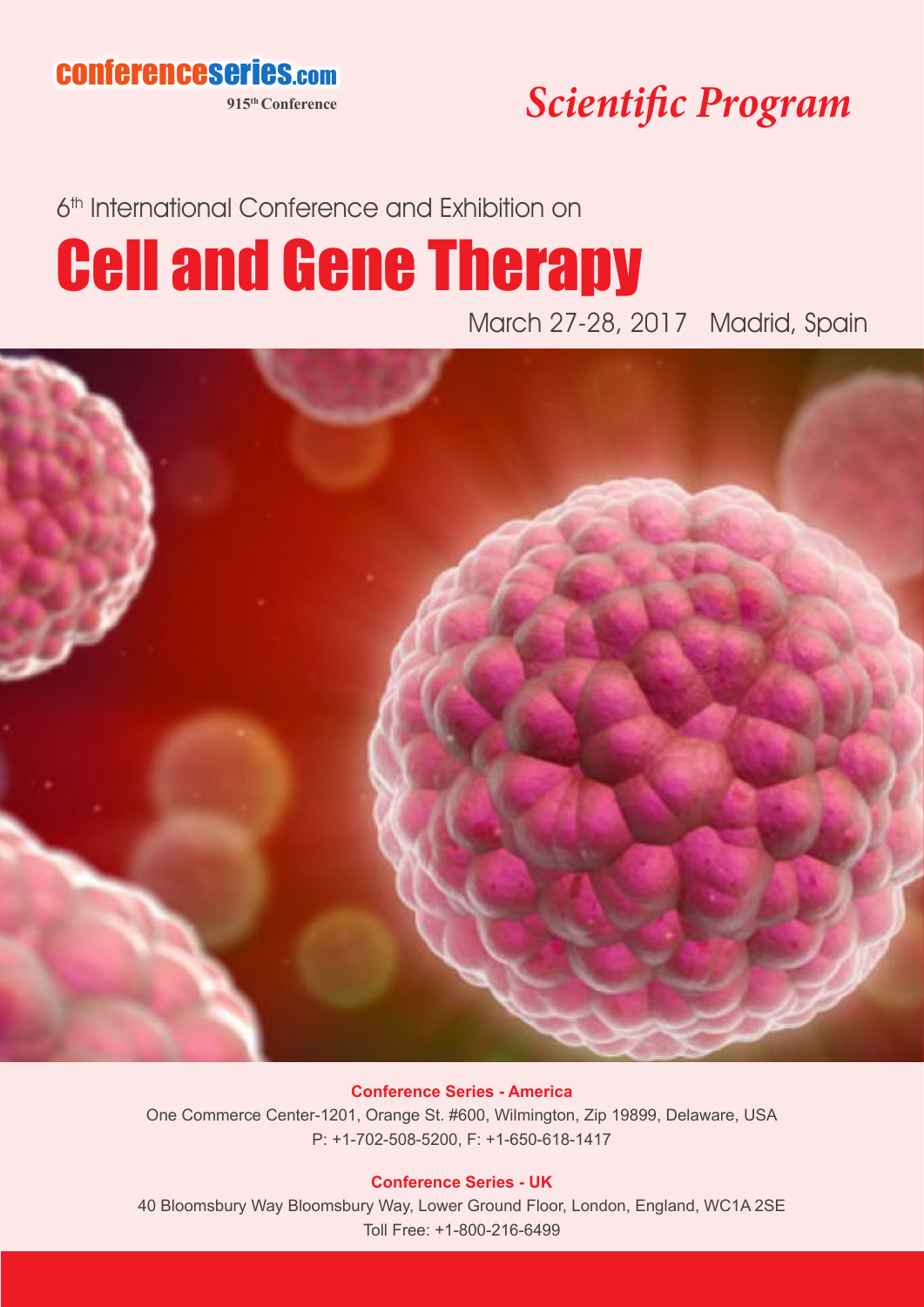#### **Day 1 March 27, 2017**

**09:00-09:30 Registrations**

#### **Leon**

## conferenceseries.com 09:30-09:55 **Opening Ceremony**

| <b>Keynote Forum</b> |                                                                                                                                                                                      |  |
|----------------------|--------------------------------------------------------------------------------------------------------------------------------------------------------------------------------------|--|
| 09:55-10:00          | <b>Introduction</b>                                                                                                                                                                  |  |
| 10:00-10:40          | Title: Cellular therapy, an autologous cellular PoC approach to satisfy patient's needs                                                                                              |  |
|                      | Falk Heinrichsohn, Aristoloft Lda, Portugal                                                                                                                                          |  |
| 10:40-11:20          | Title: Development of cost efficient platforms for the industrial manufacturing of pluripotent stem cell-<br>derived products for cell therapy: Cell expansion is the starting point |  |
|                      | Ricardo Baptista, Cell and Gene Therapy Catapult, UK                                                                                                                                 |  |
| <b>Group Photo</b>   |                                                                                                                                                                                      |  |
|                      | Networking & Refreshment Break 11:20-11:40 @ Zamora                                                                                                                                  |  |
|                      | Sessions: Cell Therapy   Gene Therapy   Stem Cell Therapy   Cellular Therapy Technologies   Markets & Future                                                                         |  |
|                      | <b>Prospects for Cell &amp; Gene Therapy</b><br>Session Chair: Falk Heinrichsohn, Aristoloft Lda, Portugal                                                                           |  |
|                      | Session Co-chair: Tushar Patel, Mayo Clinic, USA                                                                                                                                     |  |
|                      | <b>Session Introduction</b>                                                                                                                                                          |  |
| 11:40-12:10          | Title: Delphi Genetics: the Staby® technology to improve bioproductions for gene therapy                                                                                             |  |
|                      | Thierry Van Reeth, Delphi Genetics, Belgium                                                                                                                                          |  |
| 12:10-12:40          | Title: Scaling-up for commercial manufacturing of an allogeneic product                                                                                                              |  |
|                      | Olga Bukatova, Aseptic Technologies S.A, Belgium                                                                                                                                     |  |
|                      | Title: Enabling tools for gene therapy viral vector development                                                                                                                      |  |
| 12:40-13:10          | Ana Sofia Coroadinha, iBET - Instituto de Biologia Experimental e Tecnológica, Portugal                                                                                              |  |
|                      | Lunch Break 13:10-14:00 @ Zamora                                                                                                                                                     |  |
| 14:00-14:30          | Title: Stem cell derived extracellular vesicle based therapeutics for liver diseases                                                                                                 |  |
|                      | Tushar Patel, Mayo Clinic, USA                                                                                                                                                       |  |
| 14:30-15:00          | Title: Novel combinatorial approach with multiple therapeutic genes and clinically feasible gene<br>delivery method improves cancer gene therapy in pre-clinical animal model        |  |
|                      | Ramasamy Paulmurugan, Stanford University School of Medicine, USA                                                                                                                    |  |
| 15:00-15:30          | Title: Clinical development aspects of gene therapy medicinal products                                                                                                               |  |
|                      | Joachim Scholpp, Boehringer Ingelheim Pharma, Germany                                                                                                                                |  |
| 15:30-16:00          | Title: The Duchenne muscular dystrophy: Pathology regression after stem cell treatment                                                                                               |  |
|                      | Décio Basso, Universidad Privada Del Este, Paraguay                                                                                                                                  |  |
|                      | Networking & Refreshment Break16:00-16:20 @ Zamora                                                                                                                                   |  |
|                      | Title: The power of bespoke biocompatible and biodegradable hydrogels                                                                                                                |  |
| 16:20-16:50          | Guillaume Saint-Pierre, PeptiGelDesign, UK                                                                                                                                           |  |
|                      | <b>Title: Novel biodetection materials sensors</b>                                                                                                                                   |  |
| 16:50-17:20          | José Sánchez del Río, Carlos III Madrid University (UC3M), Spain                                                                                                                     |  |
| 17:20-17:50          | Title: Tissue engineering for bladder reconstruction: Exploring bioscaffolds                                                                                                         |  |
|                      | Wesam Muddather, Cairo University, Egypt                                                                                                                                             |  |
|                      | <b>Panel Discussion</b>                                                                                                                                                              |  |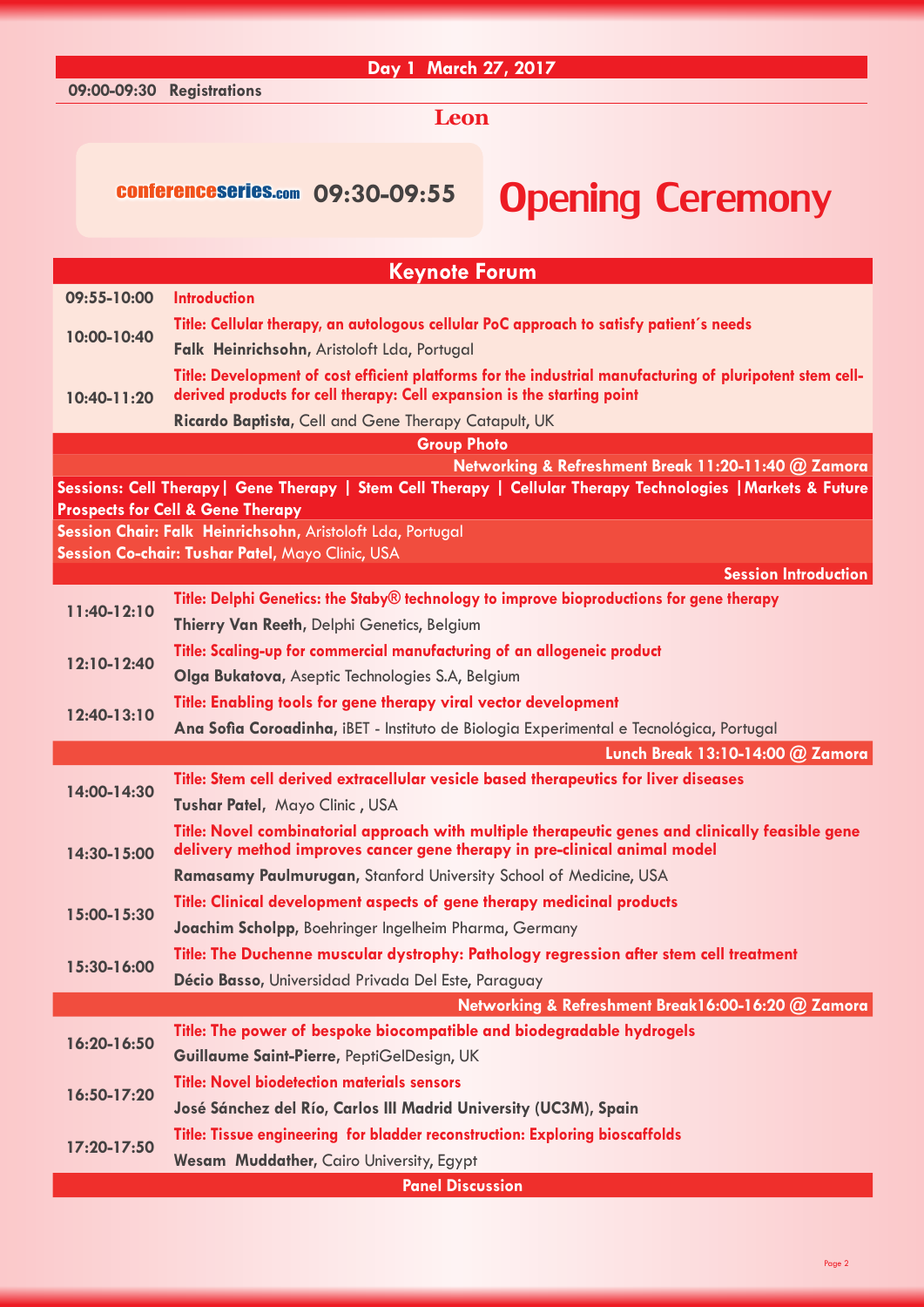| Day 2 March 28, 2017                                                                                                                                                                    |                                                                                                                                                                                                               |  |
|-----------------------------------------------------------------------------------------------------------------------------------------------------------------------------------------|---------------------------------------------------------------------------------------------------------------------------------------------------------------------------------------------------------------|--|
| Leon                                                                                                                                                                                    |                                                                                                                                                                                                               |  |
| <b>Keynote Forum</b>                                                                                                                                                                    |                                                                                                                                                                                                               |  |
| 09:00-09:40                                                                                                                                                                             | Title: Affinity-selection of heparan sulfate glycosaminoglycans: A promising strategy to augment<br>stem cell therapy                                                                                         |  |
|                                                                                                                                                                                         | Victor Nurcombe, IMB A*STAR, Singapore                                                                                                                                                                        |  |
| Sessions: Tissue Science   Regenerative Medicine   Cell Science   Stem Cell Research   Clinical trials in cell and<br>gene therapy   Regulatory & Safety Aspects of Cell & Gene Therapy |                                                                                                                                                                                                               |  |
|                                                                                                                                                                                         | Session Chair: Hans Sollinger, University of Wisconsin School of Medicine and Public Health, USA<br>Session Co-chair: María Jesús del Olmo Barros, Autonomous University from Madrid, Spain                   |  |
|                                                                                                                                                                                         | <b>Session Introduction</b>                                                                                                                                                                                   |  |
| 09:40-10:10                                                                                                                                                                             | Title: Stem cell based strategies for whole kidney regeneration                                                                                                                                               |  |
|                                                                                                                                                                                         | Miguel Guillermo Garber, Revitacell Clinic, Spain                                                                                                                                                             |  |
| 10:10-10:40                                                                                                                                                                             | Title: Transfection of human melanoma cells with reprogramming factors (OKSM) alters cancer-<br>related pathways and tumorigenicity                                                                           |  |
|                                                                                                                                                                                         | Acelya Yilmazer, AnkaraUniversity, Turkey                                                                                                                                                                     |  |
| 10:40-11:10                                                                                                                                                                             | Title: The effects of music therapy intervention in hospitalized children: Biological results                                                                                                                 |  |
|                                                                                                                                                                                         | María Jesús del Olmo Barros, Autonomous University from Madrid, Spain                                                                                                                                         |  |
|                                                                                                                                                                                         | Networking & Refreshment Break 11:10-11:30 @ Zamora                                                                                                                                                           |  |
| 11:30-12:00                                                                                                                                                                             | Title: WRN helicase inhibition and induced mitotic catastrophe for selective cancer therapy                                                                                                                   |  |
|                                                                                                                                                                                         | Nayef Jarrous, The Hebrew University-Hadassah Medical School, Israel                                                                                                                                          |  |
| 12:00-12:30                                                                                                                                                                             | Title: Relationship between cytochrome P450 polymorphisms and prescribed medication in elderly<br>haemodialysis patients                                                                                      |  |
|                                                                                                                                                                                         | Krystina Parker, Akershus University Hospital, Norway                                                                                                                                                         |  |
|                                                                                                                                                                                         | Poster Presentations 12:30-13:00 @ Zamora                                                                                                                                                                     |  |
|                                                                                                                                                                                         |                                                                                                                                                                                                               |  |
|                                                                                                                                                                                         | Lunch Break 13:00-13:40 @ Zamora                                                                                                                                                                              |  |
| 13:40-14:10                                                                                                                                                                             | Title: T-cell-based therapeutic modality in solid tumours                                                                                                                                                     |  |
|                                                                                                                                                                                         | Weidong Han, Chinese PLA General Hospital, China                                                                                                                                                              |  |
| 14:10-14:40                                                                                                                                                                             | Title: MicroRNA engineering improved therapeutic function of human mesenchymal stem cells                                                                                                                     |  |
|                                                                                                                                                                                         | Xianhui Meng, Southeast University, China                                                                                                                                                                     |  |
| 14:40-15:10                                                                                                                                                                             | <b>Title: Bioengineered urethra</b>                                                                                                                                                                           |  |
|                                                                                                                                                                                         | Rana Zaki, Cairo University, Egypt<br>Title: Promigratory and proangiogenic effects of adiporon on bone marrow-derived mesenchymal                                                                            |  |
| 15:10-15:30                                                                                                                                                                             | stem cells: In vitro study                                                                                                                                                                                    |  |
|                                                                                                                                                                                         | Sara Malih, Hamadan University of Medical Sciences, Iran                                                                                                                                                      |  |
|                                                                                                                                                                                         | 15:30-15:40 Panel Discussion & Closing Cermony                                                                                                                                                                |  |
|                                                                                                                                                                                         | Networking & Refreshment Break 15:40-16:00 @ Zamora                                                                                                                                                           |  |
|                                                                                                                                                                                         | <b>Poster Presentations</b>                                                                                                                                                                                   |  |
|                                                                                                                                                                                         | Title: MicroRNA signature of the B16-F10 melanoma cells infected with adeno-associated                                                                                                                        |  |
| <b>CT-01</b>                                                                                                                                                                            | <b>viral vectors</b>                                                                                                                                                                                          |  |
|                                                                                                                                                                                         | Agnieszka Zajkowska, Medical University of Warsaw, Poland                                                                                                                                                     |  |
|                                                                                                                                                                                         | Title: A performance comparison PCR-based approaches for EGFR mutations status<br>detection in plasma and FFPE tissue of patients with advanced NSCLC                                                         |  |
| <b>CT-02</b>                                                                                                                                                                            | Olga Brovkina, Government scientific clinical center of federal medical and biological agency of                                                                                                              |  |
|                                                                                                                                                                                         | Russia, Russia                                                                                                                                                                                                |  |
| <b>CT-03</b>                                                                                                                                                                            | Title: Gene therapy to mitigate radiation-induced bone marrow aplasia: Preliminary study<br>in highly irradiated monkeys<br>Sabine Francois, French Armed Forces Biomedical Research Institute - IRBA, France |  |